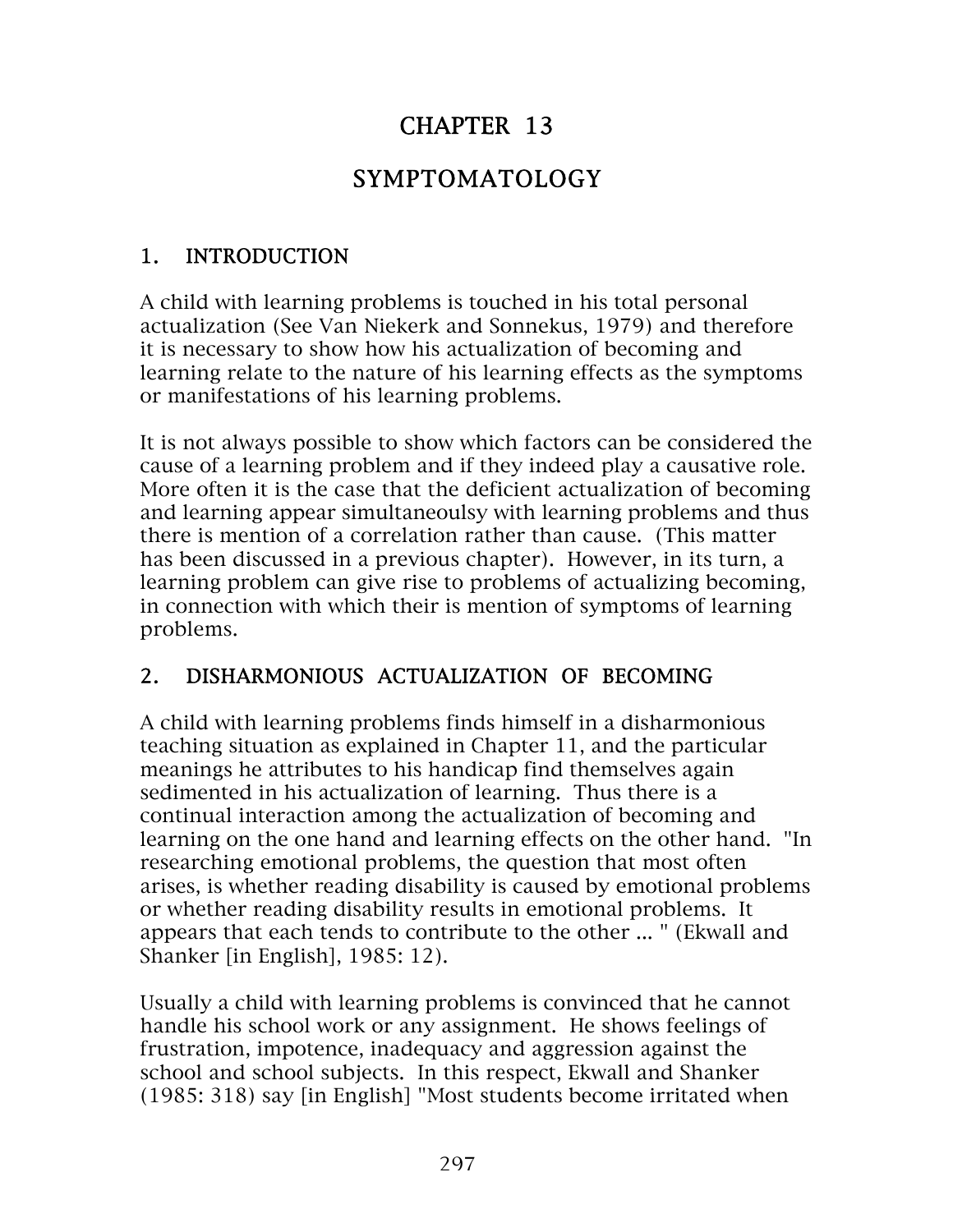they fail to experience some success. Students with severe reading disability however, have a tendency to become extremely irritable on meeting a task at which they are not immediately successful. Their moods may also change rapidly."

Affective lability is common and can result in a withdrawal into a unique world of fantasy and unreality, a refusal to do homework when it is connected with reading and writing, and even to truancy or vandalism--the possible deviant behaviors are multiple.

Thus, it is clear that emotions and personal meanings determine a child's (also always an adult's) attitude and behavior and even can aggravate his already existing distressful situation, of which a further consequence will be that the child will show an inadequate grasp of subject matter contents.

Hence, it is clear that a child in a disharmonious teaching situation is restrained in actualizing his total person and, in itself, that creates a fertile ground for further restraints in his learning. Thus, a child finds himself, as it were, in a vicious circle from which he cannot find an escape by himself. A defective learning effect is the symptom of inadequate personal actualization. This is discussed in the following division (Part V).

## 3. DEFICIENT LEARNING EFFECTS

## 3.1 Introduction

A child with learning problems progresses poorly with the instrumental skills of reading, spelling, writing and arithmetic although there often then are correlated problems regarding subject matter contents as a result.

When a child's problem with a particular skill is described this should be done in terms of his grade level, the requirements determined by the syllabus as well as his individual abilities.

## 3.2 Deficient reading

Children with reading problems usually show a variety of reading techniques that arise more or less in all of them. For example, a child can read with the help of his finger, read word for word, repeat, insert, guess at or sound out words.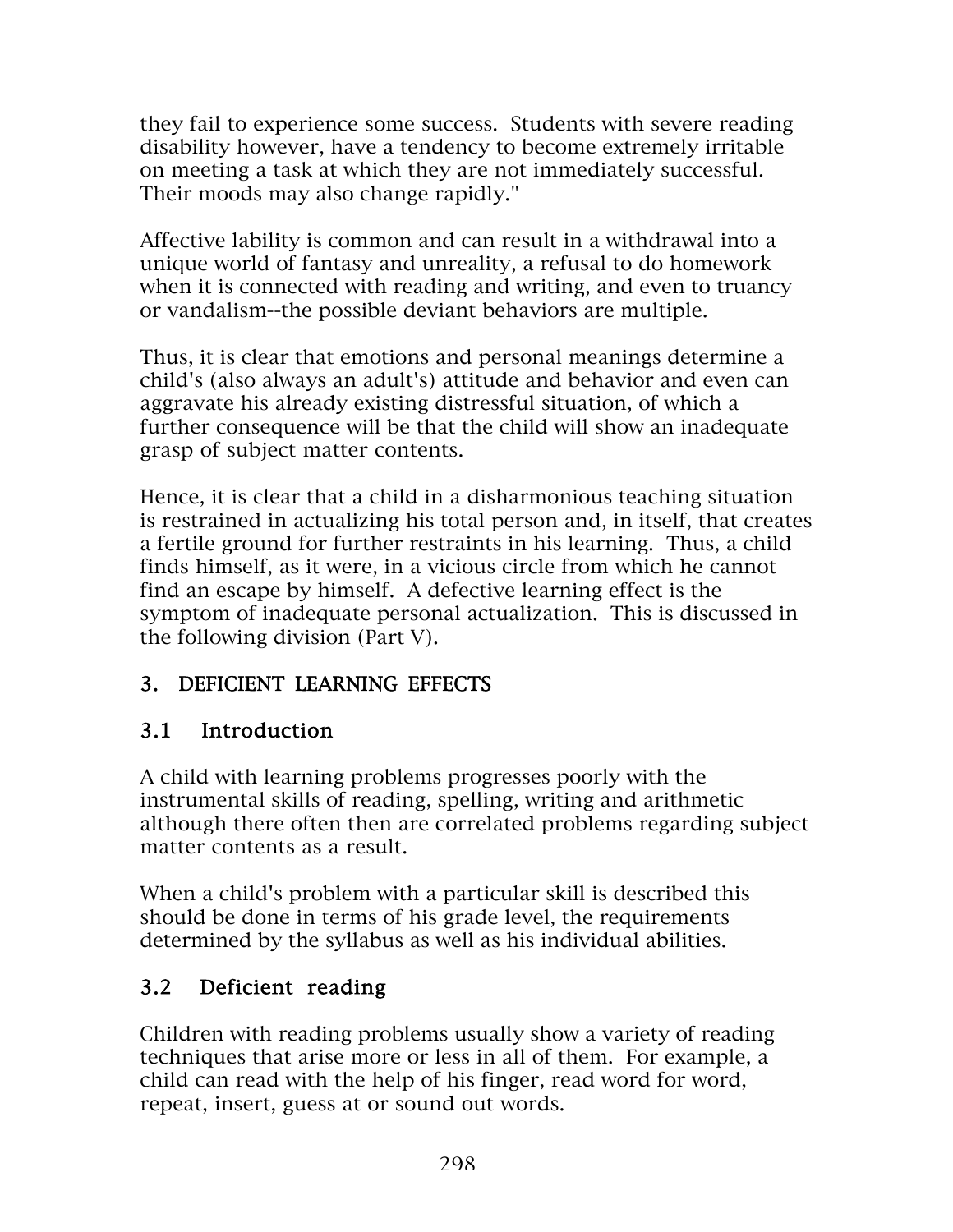A deficient understanding of the content is clear when a child reads with incorrect phrasing, poor intonation, ignores punctuation marks and cannot answer questions about the content.

There are different levels of reading passages that are ranked according to their degree of difficulty based on a particular child's accuracy of reading techniques and understanding, and which can help with the selection of suitable reading materials for each child. The independent level is defined by approximately 99% reading accuracy or word recognition and approximately 90% accuracy in understanding that means that a child can use this reading material for independent reading. The teaching level is defined by 95% reading accuracy and 75% accuracy in understanding that means that this particular level of reading material can be used for reading instruction. The frustration level is defined by approximately 90% reading accuracy and approximately 50% accuracy of understanding which means that this particular reading material is too difficult for the child and also cannot be used for instruction before his skills have improved (Ekwall and Shanker, 1985: 368-369).

The particular criteria are explained by Betts (1946) and further clarified by Johnson and Kress (1965: 6, 10) in terms of behavioral characteristics which usually go together with them:

## The level of independence:

- \* Rhythmic, expressive oral reading;
- \* accurate use of punctuation;
- \* silent reading is faster than oral reading;

\* answers to questions are in language equivalent to that of the questioner;

\* no sign of lip movements, use of fingers, head movements, reading aloud or anxiety regarding his assignments.

## The instructional level:

\* The same particulars.

## The frustration level:

- \* Abnormally loud or soft voice;
- \* a-rhythmic or word for word reading aloud;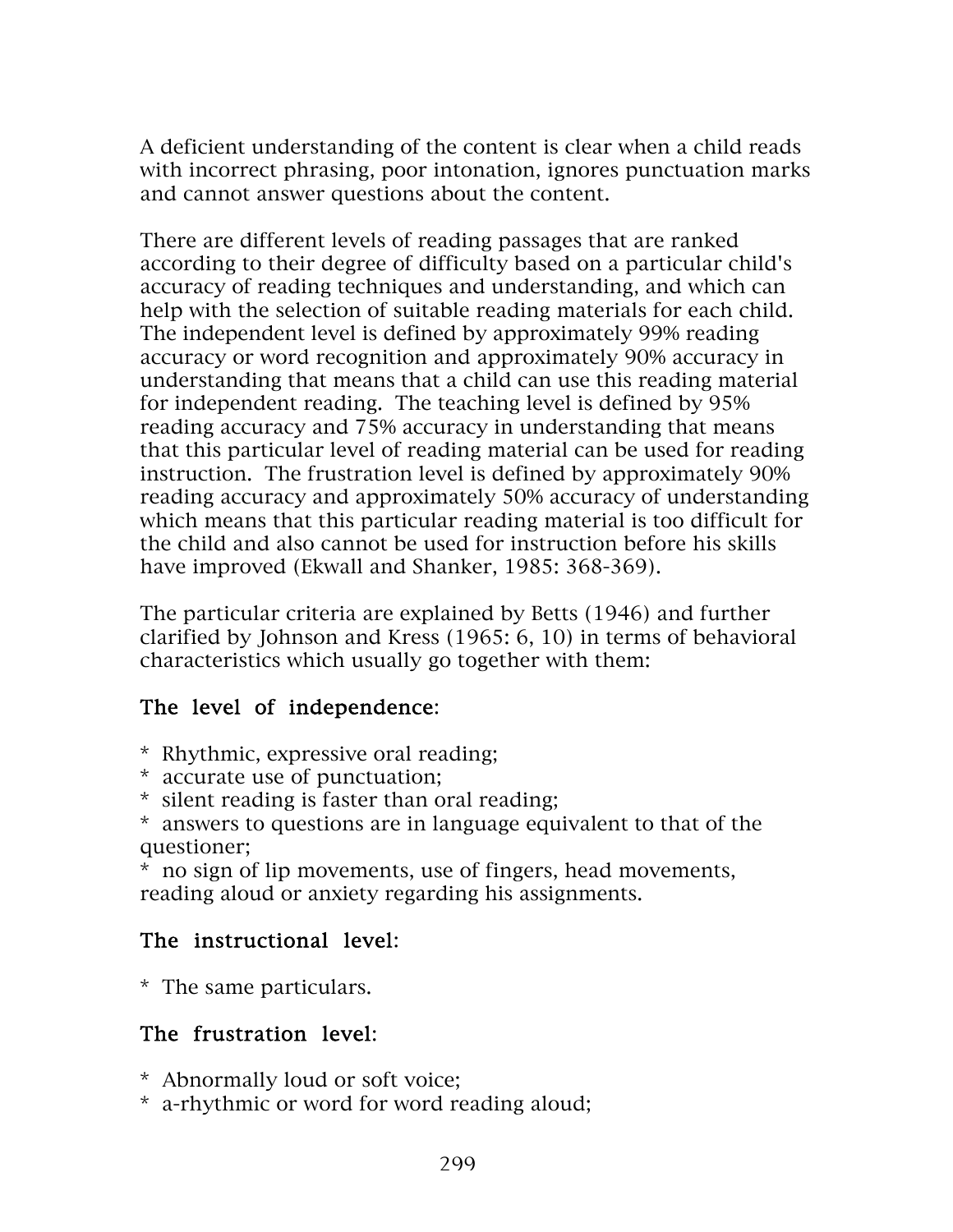- \* absence of expression in oral reading;
- \* faulty use of punctuation;
- \* use of finger (by regularly pointing to each word);
- \* movement of lips or head;
- \* requests for help;
- \* lack of interest in selecting reading material;
- \* yawning or clearly fatigued; and
- \* refusal to continue.

Although other authors propose a few other levels of reading they usually are based on intuitive feelings (Ekwall and Shanker, 1985: 370).

The more intelligent child usually is in a position to understand the content of the reading material in spite of mistakes committed in his inaccuracy of reading. Albert Harris (Harris and Sipay, 1972: 42) states [in English] "as the nature of the reading task becomes more one of comprehension and interpretation, intelligence becomes a stronger determining factor."

Adequate eye-movements are extremely important for developing reading skills and a deviation can greatly restrain this development. When there is any indication of a deviation in this regard (Ekwall and Shanker, 1985: 282-285), corrective means are required, either by means of glasses or eye exercises prescribed by an oculist or optometrist.

Faulty eye movements will be manifested in looking back to previous words or parts of a sentence, omitting or repeating words, pausing at the end of lines, the loss of orientation point during transcription, moving the head or keeping one's place with a finger, eyes held too close to the book and eyes that are red or watery.

The types of reading errors committed are multiple and their appearances differ with individual children. Here is an attempt to indicate some of the most general types of errors and the accompanying perceptual disturbances:

\* Possibly a child does not know the correct sound values of a written symbol or doesn't know how to pronounce vocal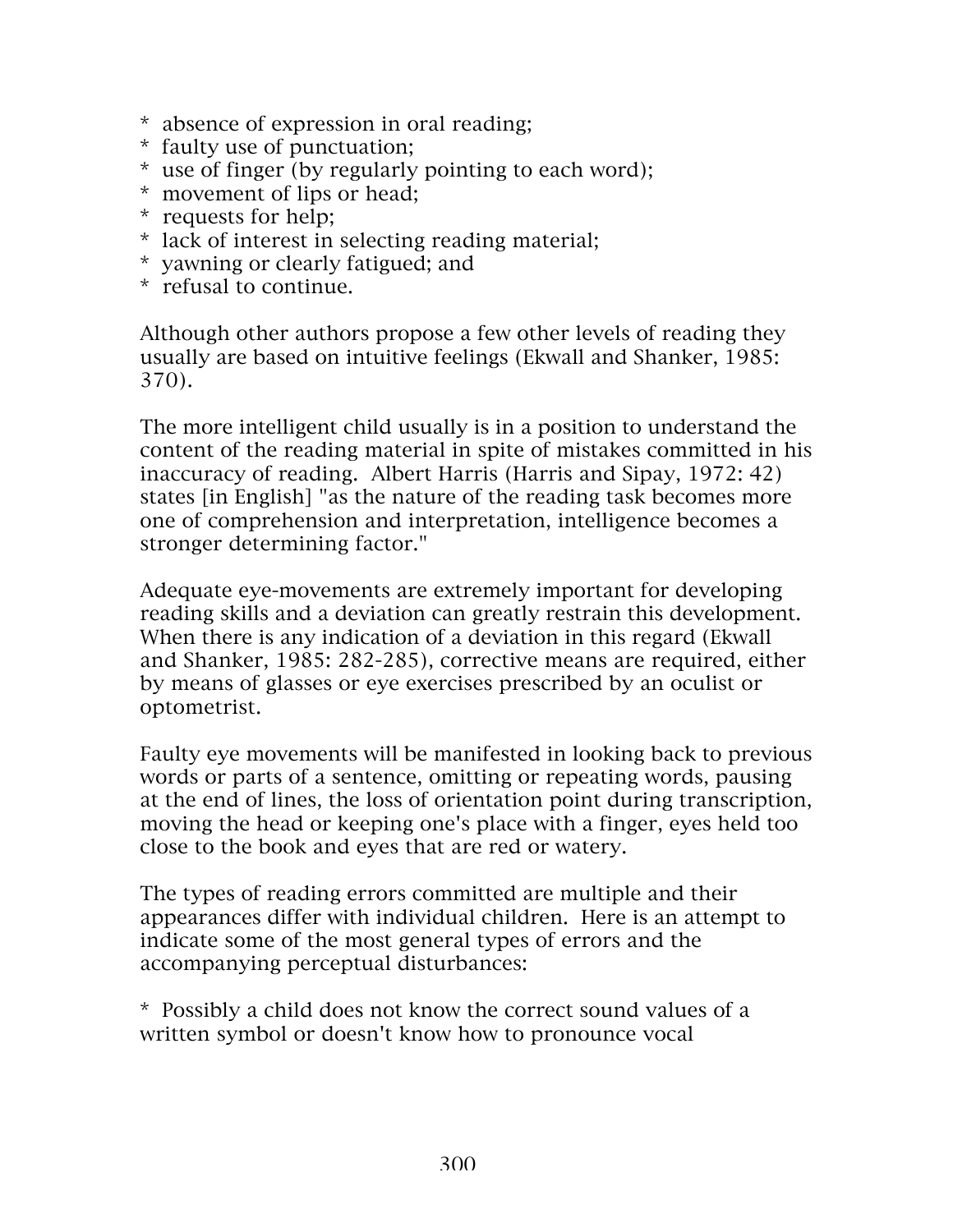combinations such as dipthongs, for example "looi"\* instead of "loei".

\* Errors can arise at the beginning of words, for example, "been" instead of "leen"; or at the end of words, for example, "lenig" instead of "lening".

\* Reversal of letters within a word can occur, for example, "bak" instead of "dak" (spatial orientation).

\* Letter sequences can change, for example, "kruk" instead of "Kurk".

\* Letters can be omitted, for example, "daai" instead of "draai", "braai" instead of "baai".

\* Inadequate discrimination can lead to misreadings, for example, "nooit" instead of "mooi".

\* Anticipations can lead to substituting a word or part of a word, for example, "koud" instead of "koel".

\* A child can show an inability to synthesize auditorily when he articulates a word.

\* Most reading errors committed in each case are attributable to an inadequate analysis and all of the above errors can be applied to this.

Standardized as well as informal tests are available in both languages (Afrikaans and English) to evaluate a child's reading skills. This will be given attention in Chapter 14, Diagnostic Practice.

## 3.3 Writing deficiencies

 $\overline{a}$ 

Written work can be judged in terms of language use, gnosticcognitive level (concrete or abstract, logical or unorganized, creative or stereotypic patterns of thinking) and content. In addition, the quality of handwriting ought to be judged in its completed form as well as during its execution. The grasp of the writing implement as well as the position of the arm and body and the nature of the writing action are responsible for the legibility of the writing. Any conspicuousness during the act of writing ought to be taken into account in the judgment. The ways in which corrections are made (spontaneously or after being pointed out) are important as manifestations of a child's spontaneous attending and ways of thinking. Deviations in written symbols can be attributed to motor inaccuracies, motor inhibitions, motor perseverations or inadequate visual-motor integration. Spacing of letters and words

<sup>\*</sup> All words in quotation marks are Afrikaans words.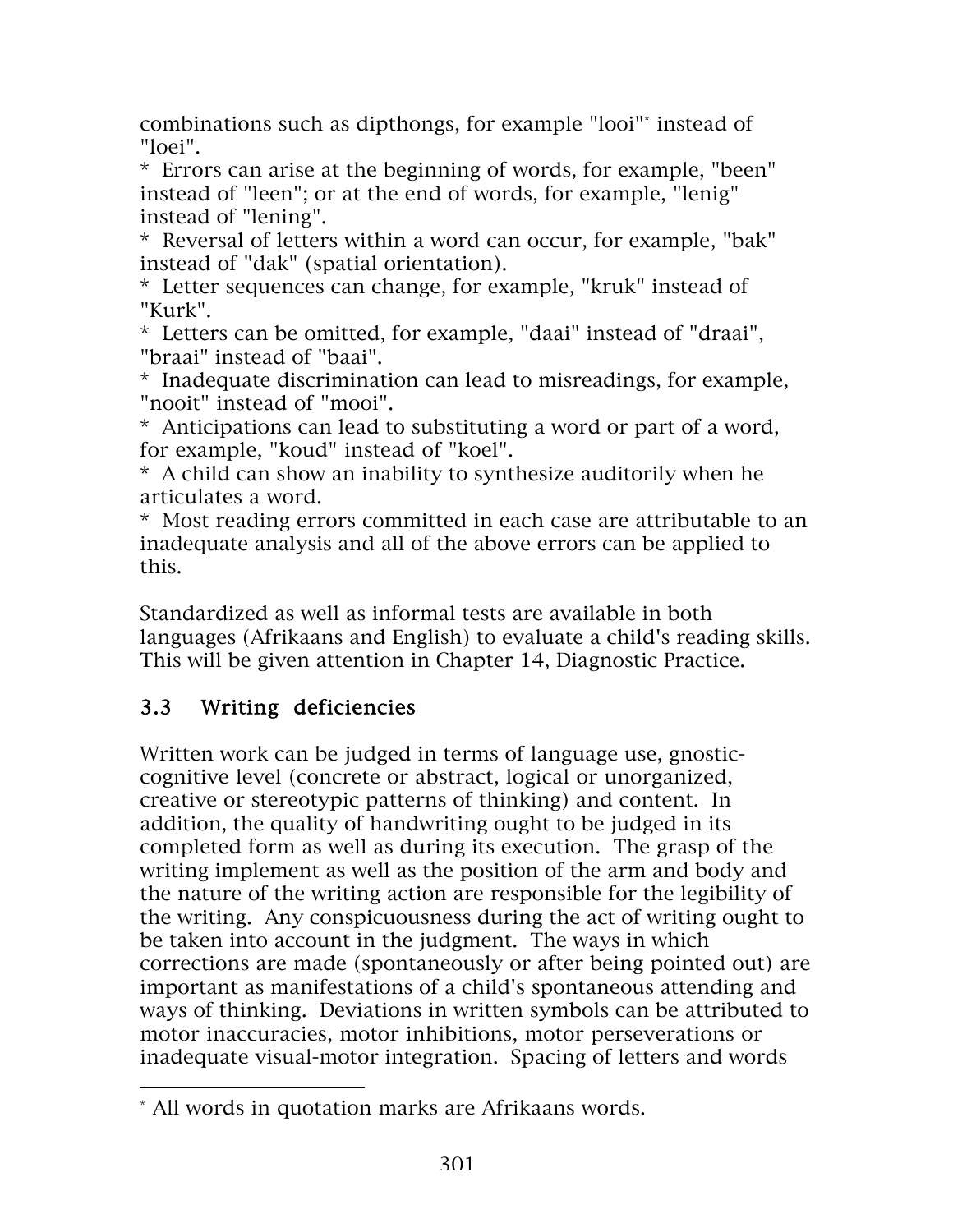and the slope of lines often is a conspicuous manifestation of inadequate motor control and use of space.

## 3.4 Spelling deficiencies

Spelling can be judged by independent work, transcriptions and dictation so that it can be determined if the discrepancies that might arise can be ascribed to an error in thinking or to a visual or auditory loss. The following are general spelling errors:

\* Phonetic ways of spelling, for example, "toegmaak" instead of "toegemaak".

\* Omissions such as "trug" instead of "terug".

\* Faulty implementation of spelling rules such as open and closed letter groups, for example, "boome" instead of "bome"; doubling of consonants, for example, "kate" instead of "katte"; diminutive forms such as "karriekie" instead of "karretjie".

The aim of dictation is to determine if a child is in a position to link sounds to letter symbols and if he is in a position to correctly remember auditorily. During transcriptions the degree to which a child controls his work has to be observed.

# 3.5 Arithmetic deficiencies

Here it is important to note computational fluency, number understanding and the ability to use abstract methods for solving problems, written as well as oral. Deficiencies can be manifested in counting with the fingers, counting and computational errors in ordinary notational forms or in abstract problem solving.

## 3.6 Manifestations of neurological "dysfunctions" and their implications for harmonizing teaching

A neurological dysfunction does not necessarily have to lead to a learning problem but indeed can be the reason for problems with the instrumental skills. In this connection, Ekwall and Shanker (1985: 10) state [in English] that "The fact does remain that a certain proportion of disabled readers do have neurological difficulties but that neurological difficulties probably account for a small percentage of the actual causes of reading disability. However, ... the fact that a student is classified as having a minimal brain disfunction, does not help in the diagnosis of the child's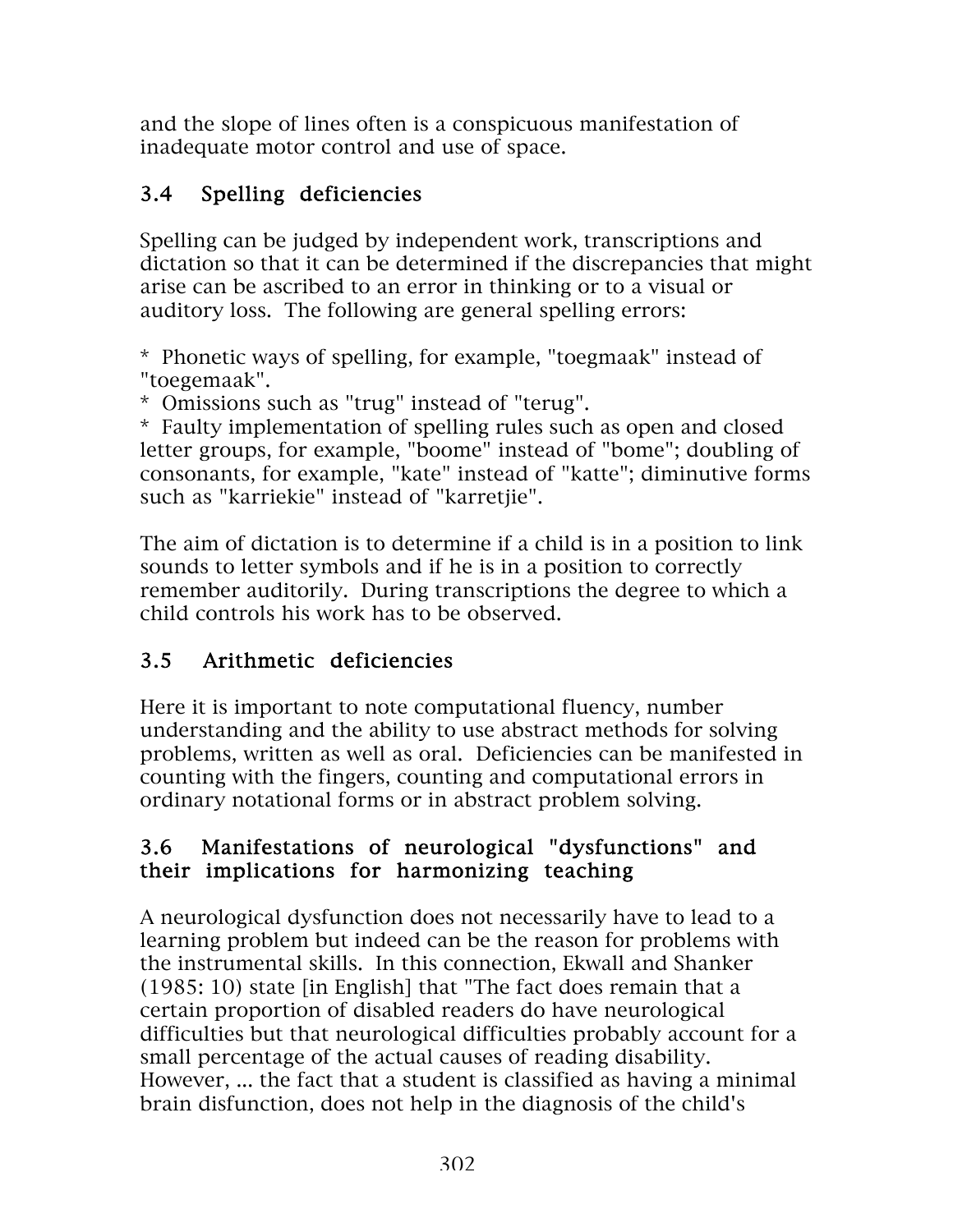reading problems. A student ... must be taught to read regardless of how we label his or her condition."

Although there are no obvious indications of neurological problems, children with learning problems often show the so-called "soft signs" of neurological dysfunctioning: slight motor problems, clumsiness, visual-motor deficiencies, deviant or abnormal retardation in language acquisition, problems with reading and mastering arithmetic skills (Lerner, 1981: 61), impulsivity and hyperactivity (DSM III, 1980: 44). In the past this group of children was known under a variety of labels: hyperkinetic syndrome, hyperactive child syndrome, minimal brain damage, minimal brain dysfunction, minimal cerebral dysfunction, (DSM III, 1980: 41), psychoneurological-dysfunctional, the child with specific learning handicaps or restraints, and the neurologically handicapped child (Du Toit, 1980: 59). Hyperactivity is manifested in gross motor activities such as excessive running or climbing. The child appears to be physically driven, and he finds it difficult to sit still. Older children and adolescents can be exceedingly restless and fidgety. The quality of the motor activities differentiates these children from children who are merely overactive since the hyperactivity is characterized by haphazard, aimless and unorganized ways of doing things (DSM III, 1980: 41).

The label child with attention deficits is chosen because deficient attending is the most general and conspicuous characteristic of these children and it continues to appear in adolescence while over-activity decreases (DSM III, 1980: 41).

The diagnostic criteria for the attention deficit syndrome with hyperactivity are:

## \* Poor attending

At least three of the following:

- \* Often does not complete tasks started;
- \* it appears that often as if he does not listen;
- \* attention is distractible;
- \* finds it difficult to concentrate on school work or tasks that require sustained attention; and
- \* finds it difficult to maintain a particular play activity.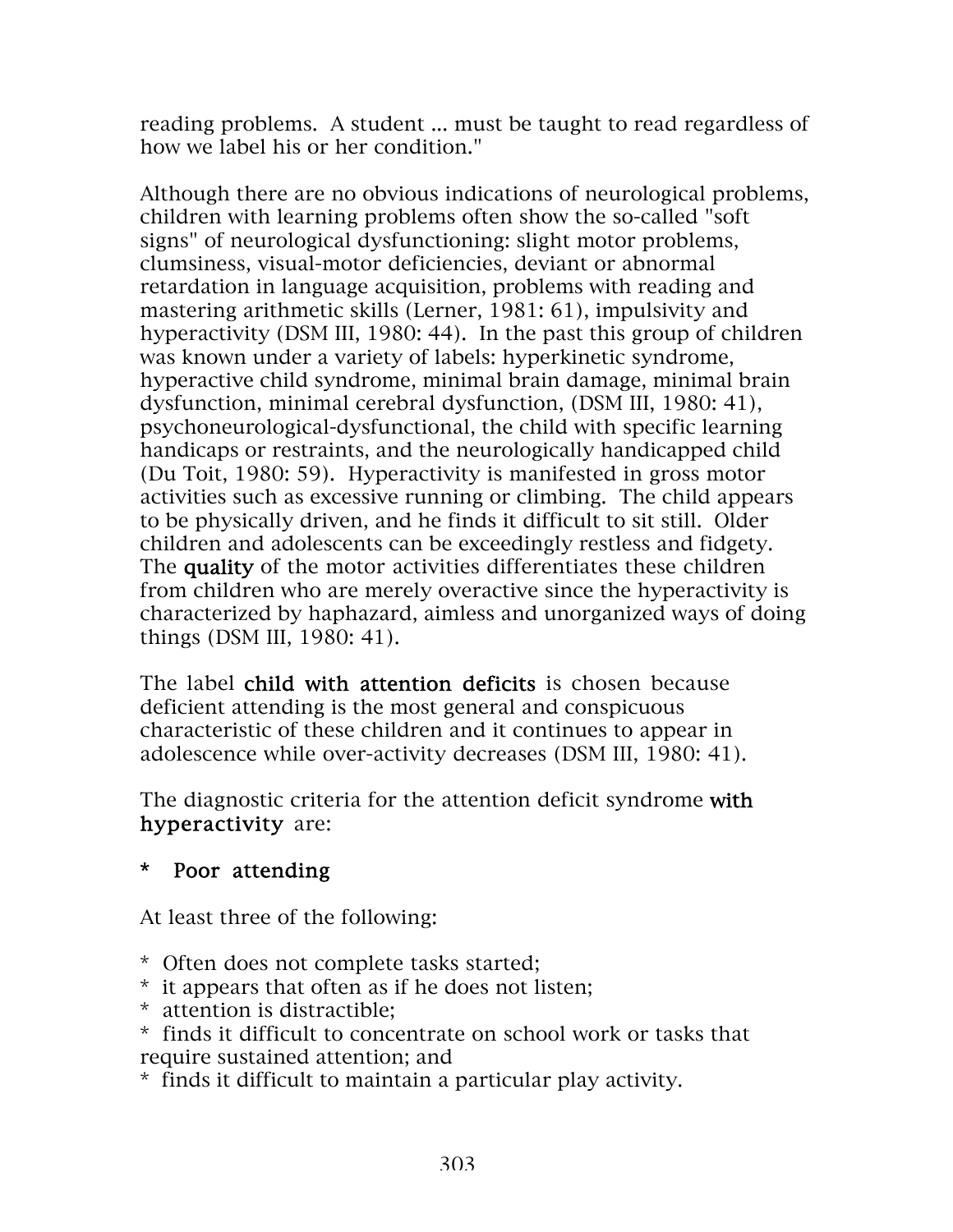## \* Impulsivity

At least three of the following:

- \* Often acts without thinking;
- \* continually changes activities;
- \* finds it difficult to organize his work;
- \* has a need for lots of supervision;
- \* often talks out of turn in class; and
- \* finds it difficult to wait for his turn in play or group situations.

## \* Hyperactivity

At least two of the following:

- \* Runs and climbs excessively;
- \* finds it difficult to sit still; continually fidgeting;
- \* finds it difficult to remain seated;
- \* moves excessively in his sleep; and
- \* always on the move and appears driven.
- \* Onset before the age of seven.
- \* Has persisted for at least six months.
- \* Not attributable to schizophrenia, affective lability or mental retardation (DSM III, 1980: 44).

The attention deficit syndrome without hyperactivity has the same characteristics as with except that the characteristics and restraints are less accentuated.

The most important question for the orthodidactician (educational psychologist) is how a child with attention deficits comes forward to meet and deal with learning assignments, how he proceeds to give meaning via learning, and how his "deficiency" can be contributory to the disharmonious dynamics of teaching.

The characteristic disturbances in attending, impulsivity and hyperactivity have the following implications for an attention deficit child's actualization of learning:

There is a direct relation between **bodiliness** and learning (Engelbrecht, 1970: 103). This relationship is disturbed by a child's hyperactivity and impulsivity so that his body, as a standpoint in the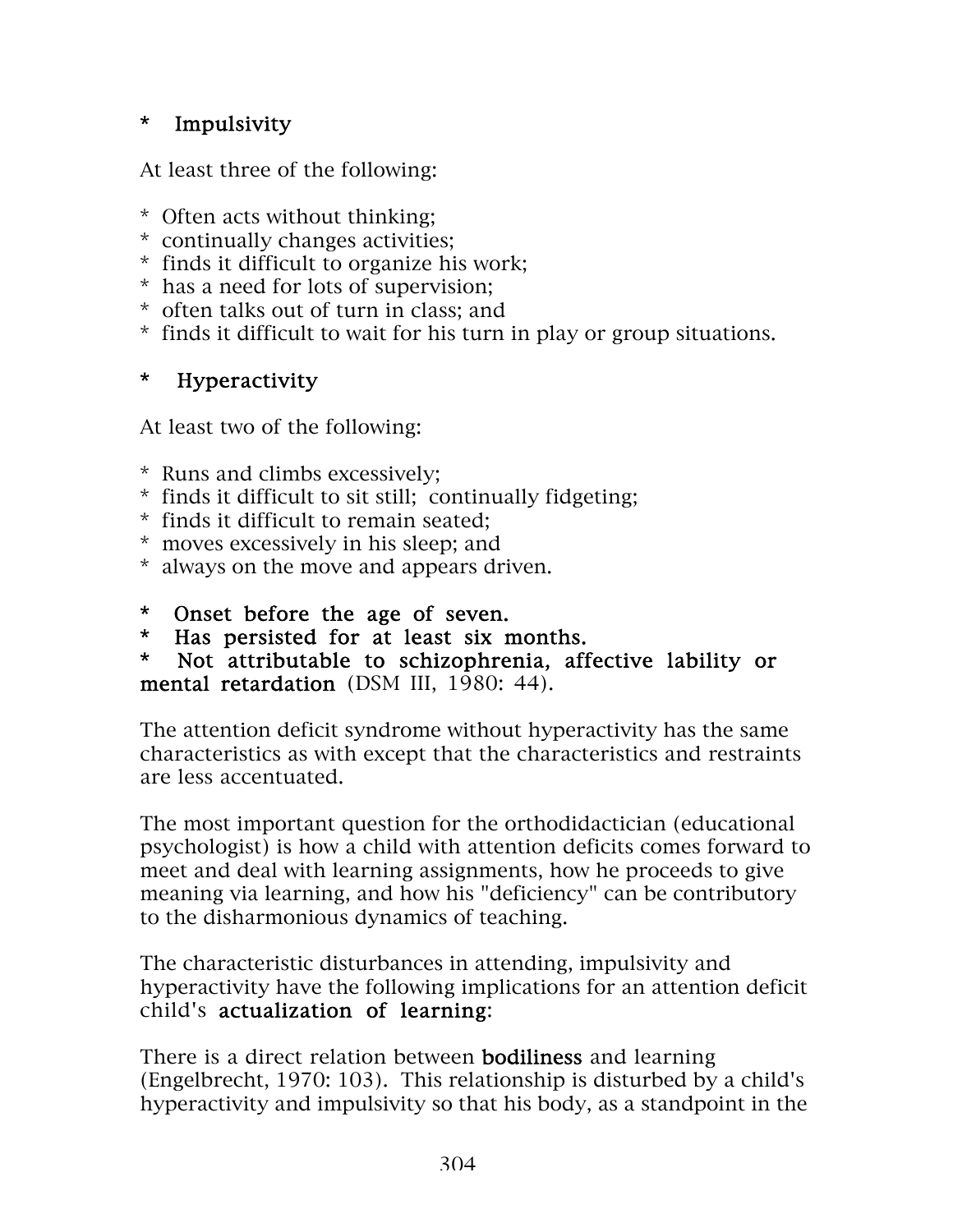world and a situation from which he acquires a perspective and grasp of reality loses its meaning. In this way his own body is experienced as a body with deficiencies because it continually leaves him in the lurch. The possibility of exceeding the learning assignment thus does not acquire adequate form because the body between him and the task is unstable (Du Toit, 1980: 69). This impedes spatial orientation because matters such as size, distance and especially constancy, all directly related to perception, are not adequately actualized by his bodily involvement in the world.

Temporal orientation also occurs via the body. According to Kephart (1971: 54) temporal orientation initially is a motor activity that later is combined with auditory-visual perception. Understanding time is brought about by three aspects of motor activity: simultaneity, rhythm and sequence. Simultaneity is perceived when muscles move together, rhythm is perceived when muscles are moved alternately or repeatedly and sequence is perceived when movements occur as coordinated patterns. Because of his hyperactivity and impulsiveness a child finds it difficult to be able to proceed to generalize from a number of perceptions, he does not acquire a fixed notion of time (Cruickshank, 1981: 175- 180) with the consequence that problems such as figure-ground confusion and dissociation arise. The classroom as a learning space has to be arranged in such a way that learning via bodiliness is optimized: smaller classrooms, providing individual cubicles and teaching within arms length of the child (Cruickshank, 1981: 176- 177). In this way, a child experiences that he acquires control of his body in space and his field of perception is restricted.

The sensing, as a mode of learning, of a child with attention deficits is restrained because his world is experienced as unstructured owing to his pathic unrest and he continually confronts learning tasks subjectively. Consequently, there are figure-ground disturbances, dissociation and perseveration (Lerner, 1981: 63). His hyperactive behaviors can be interpreted as a desperate attempt to acquire a grip on reality by attending: his inability to selectively attend not only restrains his perceiving but also his feelings of intense frustration result in an enduring underlying anxiety (Du Toit, 1980: 73) and an attenuated experience of his self-esteem (Cruickshank, 1981: 179).

Perceiving, as a distantiated, objective act of learning directed to analyzing, ordering and synthesizing, as necessary steps in solving a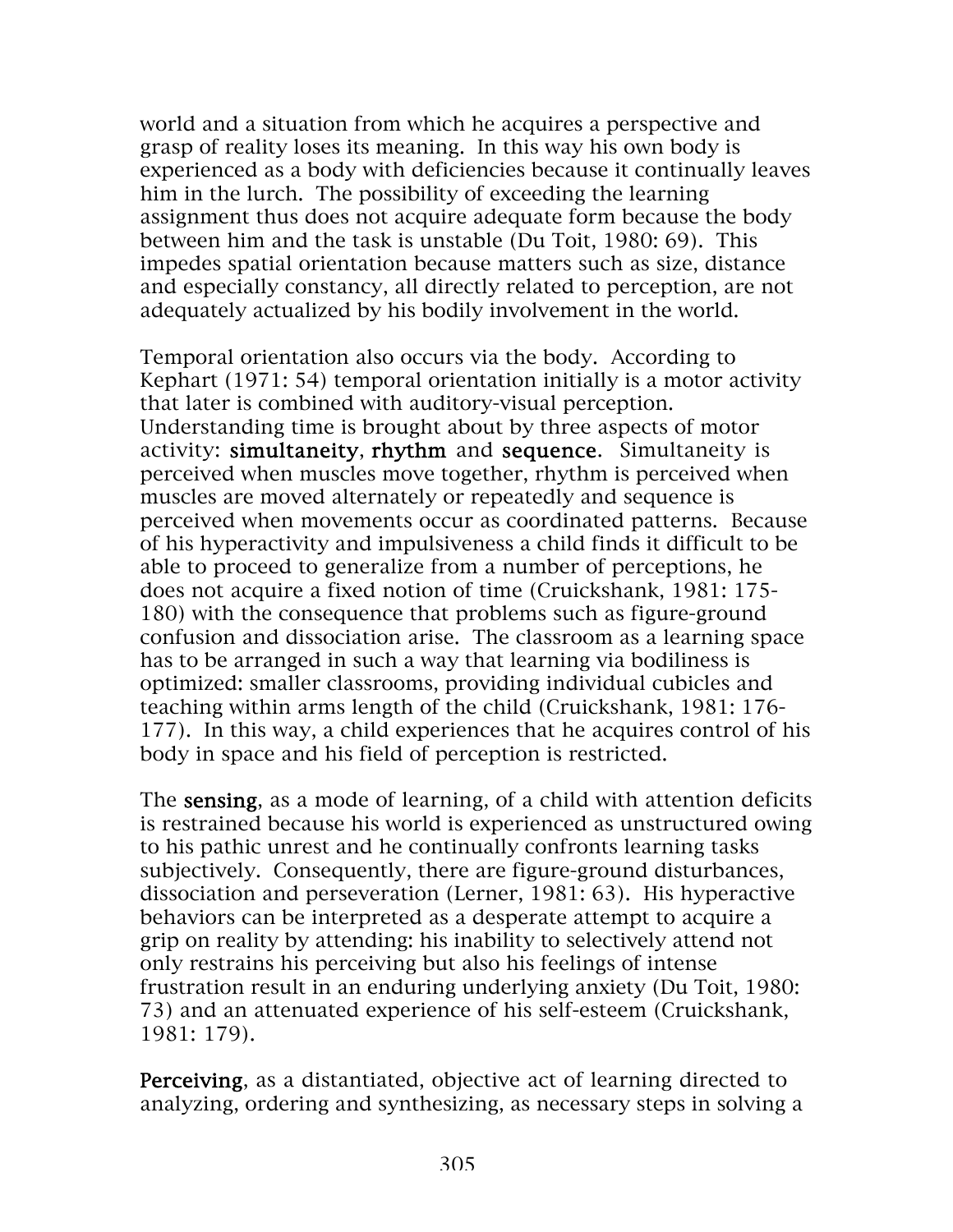problem, is actualized inadequately by a child with attention deficits. Penetrating to the essences of what is perceived is almost impossible for a child who experiences deficiencies in analyzing and synthesizing on an auditory and visual level. The consequences of an inability to perceive effectively, among others, are reversals, problems of sequence and problems with sound and word recognition (Cruickshank, 1981: 90-91).

The **act of thinking** is not actualized authentically especially because of defective classifying, categorizing and ordering which ultimately gives rise to an inability to think abstractly (Du Toit, 1981: 75). Characteristic of an attention deficit child's inability to think is the fact that his language primarily functions on a concretevisual level.

The modes of learning of **imagining** and **fantasizing** are not actualized adequately on a gnostic-cognitive level because a child with attention deficits finds it difficult to think in terms of the perspective of something or someone (Tansley and PanCkhurst, 1981: 118-119).

Remembering also is not adequately actualized by a child with attention deficits because he has problems with registering memory, sequencing and with the speed with which he recalls facts (Dumont, 1980: 160-161).

The reduction of learning materials, in particular, and curriculum planning, in general, do not take into account the diffuse grasp of reality and the particular ways of actualizing learning of the attention deficit child, as noted above. The demands of the amount of learning contents has the possibility of disharmonizing the dynamics of teaching. If the stated problem (of a lesson) does not take into account such a child's inability to penetrate the sensoryexperienced factualities and merely directs a gnostic-cognitive appeal to the child, he will not be guided to penetrate what is immediately present and he will experience an ever increasing gap in his knowledge. The result is a disharmonious lesson event in which the learning material gradually appears to be more fragmented and meaningless.

To harmonize the dynamics of teaching concerning a child with attention deficits, the integration of a detailed image of the actualization of learning of each child along with refined pedagogic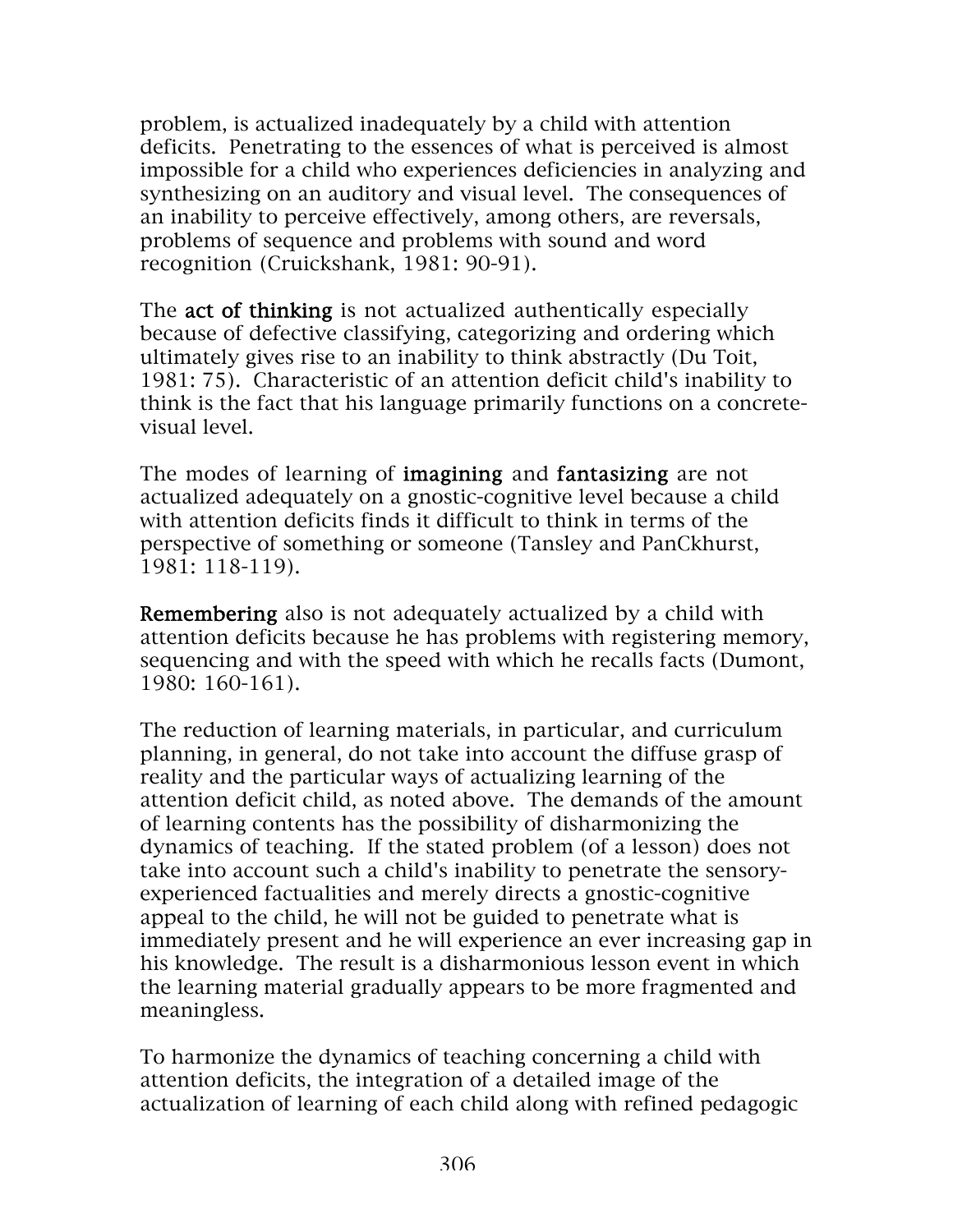essences is required (Du Toit, 1980: 83-84). Cruickshank (1981; 176) refers to the orthodidactition's task with respect to the principle of individualization: Children with attention deficits in no way are a homogeneous group--the degree of distractibility as well as its nature might differ. For one child the problem might be of a visual-motor nature, by another auditory-motor and by yet another tactual-motor and hyperkinesthetic, so the idea of a "group" of children with attention deficits often merely is hypothetical.

## 4. SYNTHESIS

The mutual interwovenness of deficient becoming and defective learning outcomes, as deviations with respect to specific symptoms, clearly have come to the fore in the above discussion. The variety of ways of manifestation or symptoms of learning problems continually have to be related to a child's total personal actualization and his co-constitution of the dynamics of educating and teaching, especially with respect to his learning role in these dynamics and with particular reference to his unfavorable functional activities in this regard.

Reading problems, writing deficiencies, spelling errors and erroneous computations, as defecient learning outcomes, on the one hand, and neural dysfunctions, poor concentration, hyperactivity and perceptual problems as the defective actualization of learning, on the other hand, must not be isolated as symptoms but rather be recognized as moments of the disharmonious dynamics of teaching in order to specify what the dysfunctional effect is on a child's actualization of learning, as such.

#### 5. REFERENCES

Betts, E. A. (1946). Foundations of reading instruction. New York: American Book Company. Cruickshank, W. M. (1981). Concepts of learning disabilities. Selected writings. New York: Syracuse University Press. Dumont, J. J. (1980). Leerstoornissen Deel I. Theorie en model. Rotterdam: Limniscaat. Du Toit, A. S. (1980). Die disharmoniese onderwyssituasie: Riglyne vir die ortodidaktiese praktyk. D. Ed. dissertation, University of Pretoria. Ekwall, E. E. and Shanker, J. L. (1985). Diagnosis and remediation of the disabled reader. Boston: Allyn and Bacon.

Engelbrecht, C. S. (1970). Die samehang tussen ligaamsbelewing en leerprobleme by die kind. M. Ed. thesis, University of Pretoria.